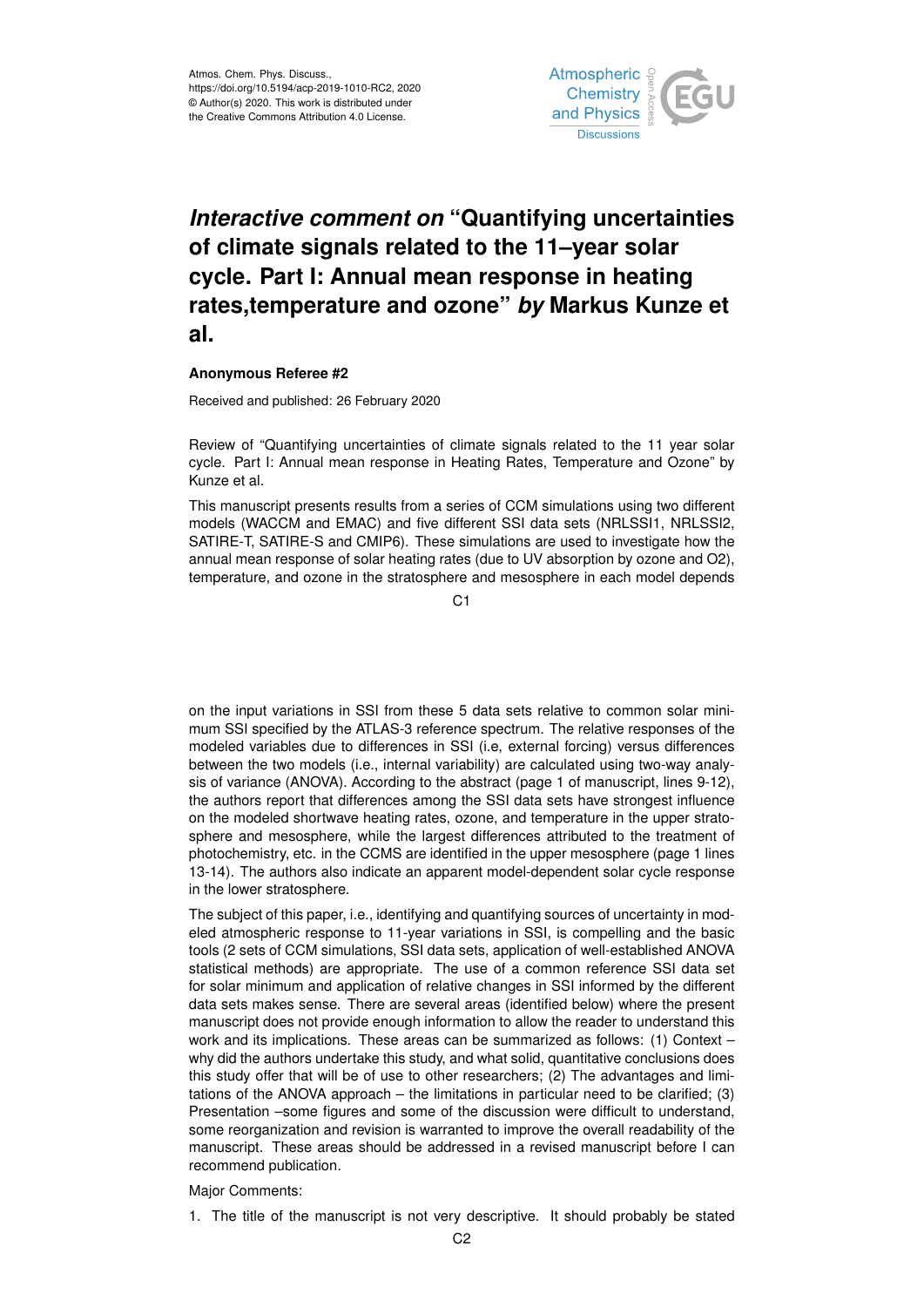somewhere in the title that this is a modeling study. One could read this title and think this is an observational study of variations in climate (e.g., surface temperatures, precipitation patterns, etc.), rather than a very specific examination of how sensitive middle atmospheric processes in CCMs are to imposed variations in SSI related to the 11-year solar cycle. The title also says this is Part I, but I do not understand why this is so. What will part II be about, and why does this need to be a two-part study?

2. The authors have undertaken a very ambitious task requiring a lot of detailed statistical analysis. After reading the introduction, it is still unclear to me why this study is being performed. The authors state (page 2 line 8) that we have a good understanding of the chemical and dynamical processes, but discrepancies between the observed and modeled responses remain? What is not stated is how big these discrepancies are, and why they are important within the larger context of climate modeling. Some more quantitative discussion of these discrepancies in the introduction are needed. For example, page 2 line 25 states there is "large model spread" – how large is this and why is it important? Is this spread larger than uncertainties in observational-based estimates of 11-year variations related to solar forcing?

3. The discussion of the "top down" vs. "bottom up" mechanisms (page 2 lines 13-25) should be condensed and revised to clearly state that this study is focusing entirely on the "top down" effect. The "bottom up" effect relies not only on changes in TSI but also on a very complex interaction between ocean and atmosphere, and it should be stated that the present study cannot address this mechanism with the model simulations presented here.

4. The ANOVA method finds the largest uncertainties in the upper mesosphere, but I don't think any of the observational studies cited in the Introduction deal specifically with the upper mesosphere. From what's presented in the manuscript, it's unclear how quantifying these upper mesospheric uncertainties are directly relevant to improving our understanding of climate signals. Looking at Figure 2, it appears that in the stratosphere (where most of the ozone resides and where this "top-down" mechanism

C3

dominates), the details of the SSI input don't really matter – you get essentially the same modeled response (excluding SATIRE-T), i.e., any differences are smaller than the internal model variability. If this is the case, this should be clearly stated in the abstract and in Section 7.

5. Appendix A describes the ANOVA method. I am not an expert in this field, so my comments here are for clarification rather than criticism.

a. My understanding is that part of the ANOVA approach is to construct a model describing the sources of variance, making certain assumptions about what these sources are, and then testing this model to see how much of the variance is explained. The model should be described and listed in equation form  $-$  is it a two way model with interaction? Is there a specific term for variance from random error?

b. With regard to figure 1, center and right columns, it's clear that not all the variance is being explained by the SSbB (center) and SSbA (right) terms. This is alluded to on page 10 line 1-2, where the authors state that the random contribution is largest.

c. For a complete description of the problem, would it be better to limit figure 1 to the annual mean responses, and construct a new figure 2 listing all terms of the ANOVA model so we can see all relevant terms (e.g. the treatment A term treatment B term and the interaction term)? It would be most helpful if the description of current Figure 1 middle and right columns referred directly to the terms and equations in the Appendix so we know for sure what is being plotted, i.e. middle column is SSbB term equation A3, etc. Also the hatched areas in the middle column for SSI/temperature and SSI/ozone are extremely hard to see, making it difficult to understand what is and isn't significant.

d. Please explain in more detail how degrees of freedom were determined. The CMIP6 data set is an average of NRLSSI2 and SATIRE data sets, so it's not an independent member of the K=B group. Shouldn't this affect the degrees of freedom that ultimately impact the significance tests with the F statistic?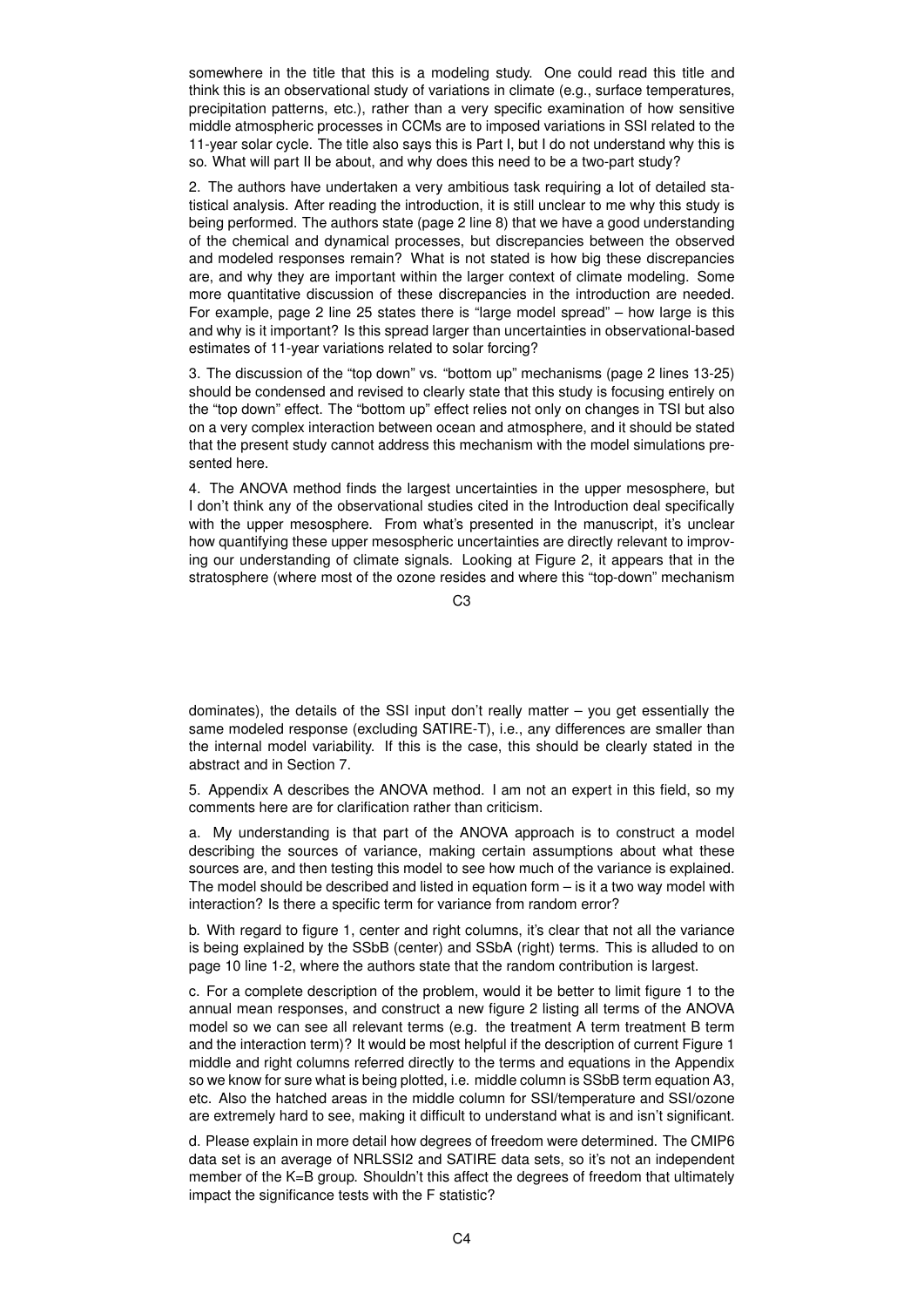e. Outside of the upper mesosphere, it seems like the SSI changes and CCM differences together don't explain the majority of the variance in the total sum of squares. What does this mean? Is this analysis meaningful? Should we conclude that differences in SSI reconstructions or differences in details of model photochemistry or spectral resolution in the SW heating aren't that important relative to the random model variability?

6. Section 7 needs revision as noted below:

a. First page 19 lines 12-25 repeat what has already been said in the introduction and could be removed or condensed significantly.

b. Page 19 line 17: it is stated that SSI data sets provide largest fraction of solar cycle variance in the upper stratosphere/lower mesosphere (30% for heating rate, 30% for ozone, 10 % for temperature) but that is not strictly true. The majority of the variance is unexplained, wrapped up in an interaction term or some other manifestation of random model variability. I think it would suffice to say that the SSI differences explain up to 30% in variance in heating and ozone, and only 10% in temperature.

c. Page 21 lines 5-13: The discussion of the total ozone effects is confusing, and does not seem to produce any specific conclusions. The sentence "Distinct differences in TCO anomalies between the CCMs are also reflected by the relatively large fraction of the anomaly variability that can be explained by differences between the CCMs" seems circular and it's not clear to me what the authors are trying to say. The finding that WACCM and EMAC models have lower percentage of TCO response from  $p > 16$ hPa compared to one observational study (Hood 1997) does not seem to be directly relevant to the state purpose of this study, especially since by design these CCM simulations do not have realistic decadal variations in lower atmosphere forcing (i.e., fixed repeating monthly mean SST's, etc). It's clear from Figure 8 that the ANOVA method cannot disentangle variance related to SSI and model transport in the lower stratosphere. Based on what's presented in this paper, it would make sense to keep Figure

C5

6, omit Figures 7 and 8 and related discussion, and summarize your findings (i.e., that statistically significant attribution of TOC variance related to SSI or CCM differences as you've defined them is not possible due to large internal model variability).

d. Page 21 lines 14-19: Based on the discussion here, it's not clear why a two-way ANOVA approach is warranted compared to a 1-way (SSI changes) approach. Basically, you are saying you don't think you have fully sampled the "CCM spread" as it is referred to here. So why is 2-way justified? This might be a good place to note the importance of experimental design when using ANOVA that could help guide future investigations.

Additional comments, revisions, suggestions:

1. Abstract: It should be noted somewhere in abstract that you are using time slice integrations based on 1989-1994 differences in SSI.

2. Page 1 line 16: can you define middle atmosphere?

3. Page 2 line 3: the authors cite one reference here (McCormack and Hood), but there are a lot of subsequent studies on observed solar cycle variations that should also be referenced. As mentioned above, observational studies for the mesosphere in particular would be good, since this is where you end up seeing the biggest impact of SSI differences. For example, Beig at al JGR 2012 (https://doi.org/10.1029/2011JD015697).

4. Section 2: It would be most helpful to have a plot comparing the different SSI data sets somehow. Is it possible to plot the SSI differences relative to the ATLAS solar min values over a range of UV wavelengths. This would illustrate for the reader how differences among the different data sets compare to the overall 11-year max-min differences. Since the change in SSI from solar max – min is strongly wavelength dependent, this might be more informative than Table 1 that averages over very large intervals.

5. Section 3.1: Why are the QBO treatments different? What observed winds are used